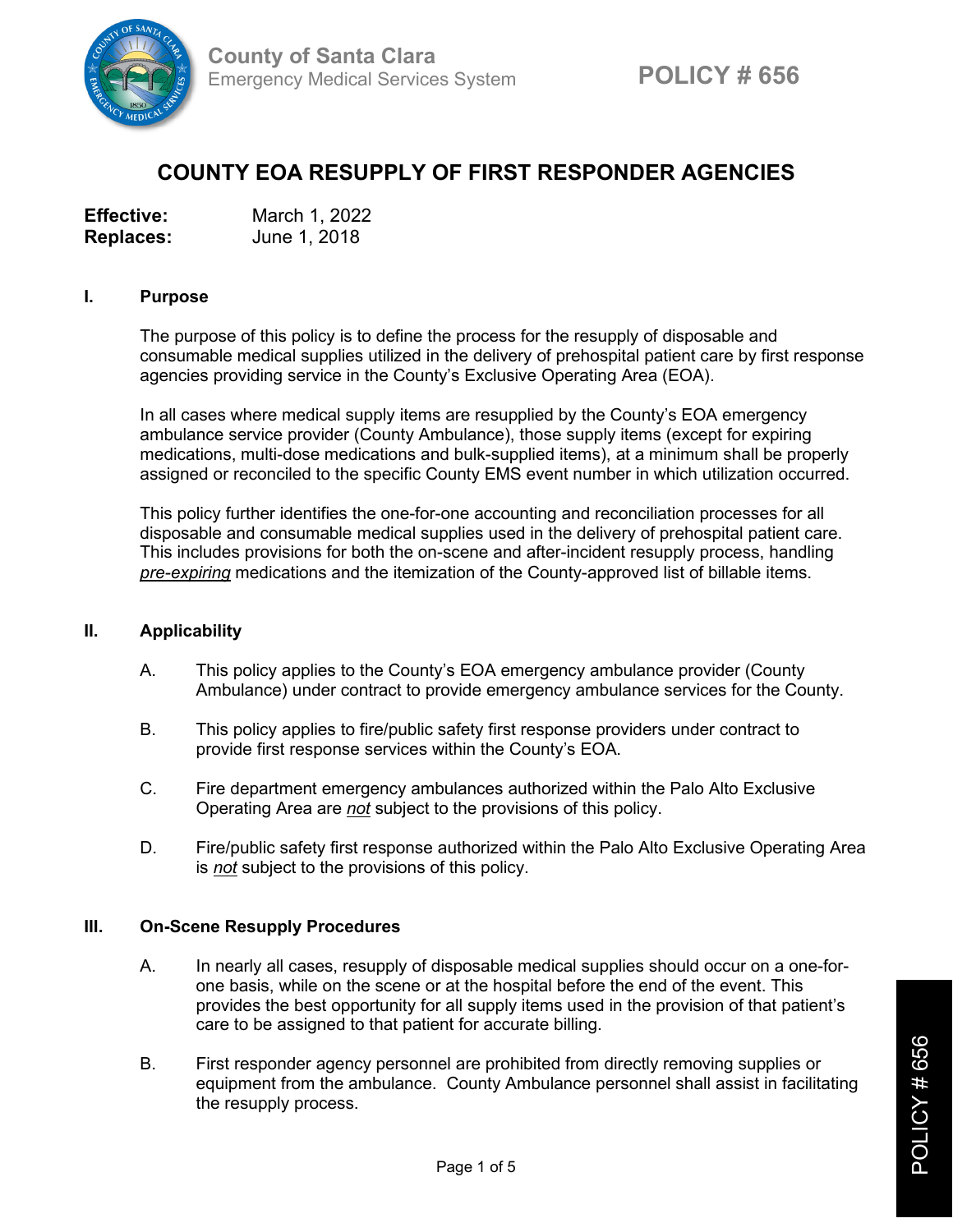

- C. In the event supply levels on the ambulance are low and providing a supply item to the first responder agency will result in the ambulance going out of service or being in breach of minimum policy requirements, the resupply will occur in accordance with Section IV "After-Incident Resupply Procedures".
- D. Controlled substances (morphine sulfate and midazolam) are not part of the resupply process and will not be exchanged under any circumstances between providers.

## **IV. After-Incident Resupply Procedures**

- A. In circumstances of a critical patient, unsafe scene or the ambulance being cancelled before arrival, on-scene resupply may not be possible. The first responder agency shall use the "After-Incident Resupply Procedure" to obtain those supply items that could not be provided at the time of the event. This procedure also allows County Ambulance to appropriately associate the supplies with the patient they were used on.
	- 1. While the first responder agency provider is completing the electronic patient care report (ePCR) for their patient, and if the resupply of supplies did not occur on the scene for whatever reason, the caregiver shall utilize the "Consumables Tab" portion of the patient's ePCR to document all supplies used during their care but not resupplied on the scene. Only those supplies used during that patient's care and *not* resupplied should be included on that patient's charge page.
	- 2. The consumables tab shall only be completed in those circumstances when onefor-one resupply did not happen at the scene or at the hospital after the event. If resupply did occur, the first responder agency provider will leave the patient's charge page blank.
	- 3. To be eligible for resupply through the after-incident resupply procedure, the ePCR must contain an event number and date of service. It is also requested that an attempt be made to capture the patient's name and address, but this will not be a criterion for resupply.
	- 4. All supplies documented on the consumables tab of the ePCR by first responder agency caregivers on a daily basis will be automatically collected into a report ("After-Incident Resupply Report") that will be immediately available to County Ambulance and the first responder agency through ImageTrend. This report should indicate all supplies used by that first responder agency that was not resupplied at the scene and still needs to be restocked by County Ambulance back to that agency.
	- 5. On an interval to be mutually agreed to by the individual agencies, the County Ambulance Supply Manager shall use the "After-Incident Resupply Report" to order the supplies needed and coordinate delivery of the items owed to each agency. In some cases, an agency may determine that a monthly order fulfillment may be sufficient while another agency may need the resupply items provided more often.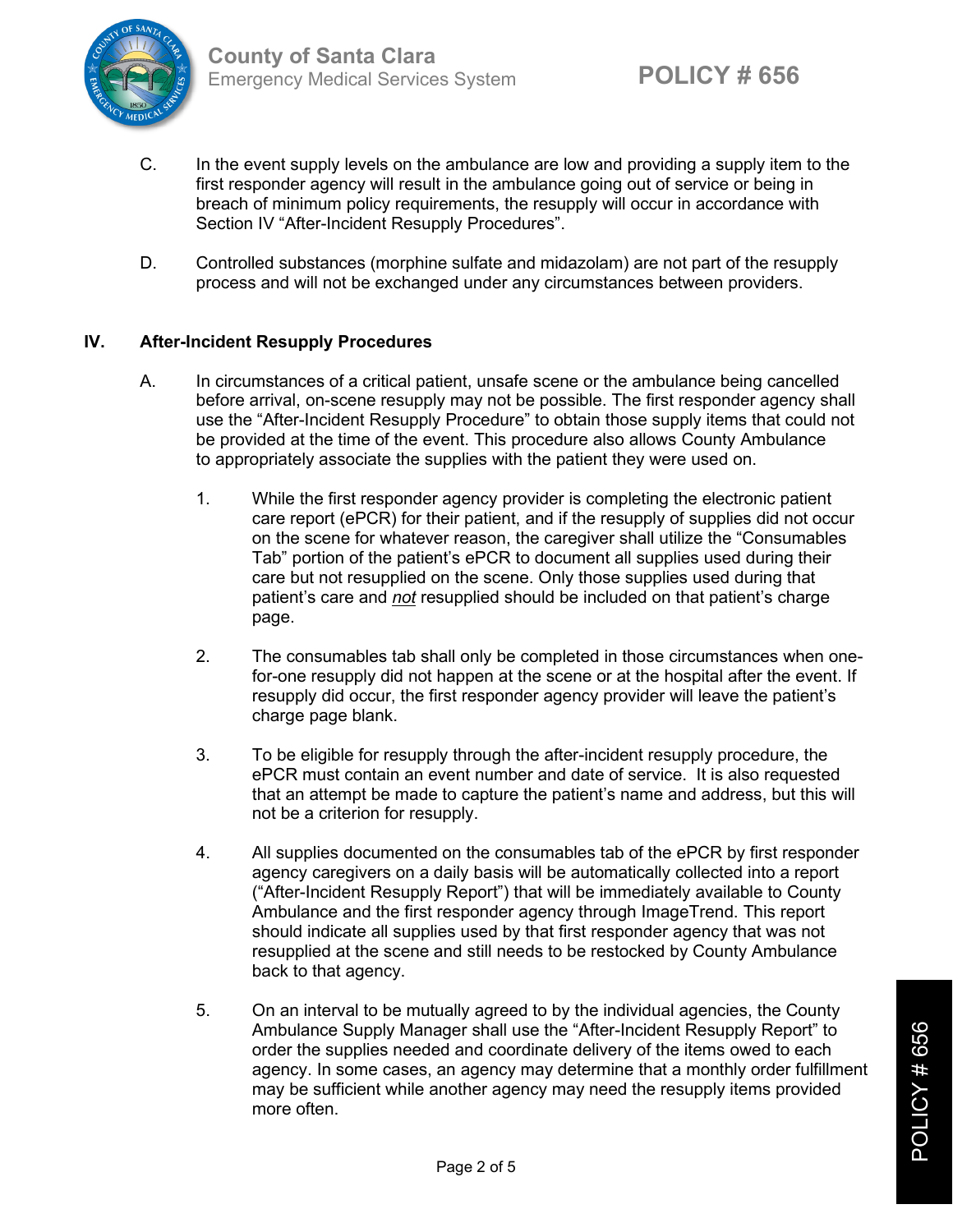

- 6. On at least a bi-annual basis, representatives from County Ambulance, the EMS Agency and the EMS Section of the Santa Clara County Chiefs Association shall meet to review and audit this process to determine if adjustments are necessary.
- B. In the event resupply is urgent and cannot wait for an order to be delivered through the process described above, the first responder agency's company officer may contact the County Ambulance EMS field supervisor to request an emergency resupply.
- C. Each first responder agency should designate, at a minimum, a primary supply liaison in order to facilitate a working, ongoing partnership. This supports the process in the following ways:
	- 1. Keeps supply levels stable on all EMS units.
	- 2. Anticipation of brand changes; implementation of new products; and training opportunities as they arise.
	- 3. Planning and preparation for expiring medications or supplies.
	- 4. Careful tracking and control of high-value/high-demand items.
- D. County Ambulance shall provide reasonable notification and implementation time for supply and equipment changes.

#### **V. Medications Reaching Expiration**

- A. To reduce the waste of pharmaceuticals, County Ambulance and the first responder agencies strive to develop an exchange program where medications nearing the end of their shelf life can be returned to the transport ambulances to increase their opportunity for utilization. This process requires several steps.
	- 1. Prior to returning any expiring medication, the first responder agency will first need to order new medication to replace what is coming up for expiration. The first responder agency shall submit a "Special Supply Order" to County Ambulance indicating:
		- a. The name and concentration of the drug needed.
		- b. The amount of the drug needed.
		- c. The expiration date of the drugs that will be returned in exchange.
	- 2. When the new medication is received, the first responder agency will exchange it, one-for-one, for the expiring medication.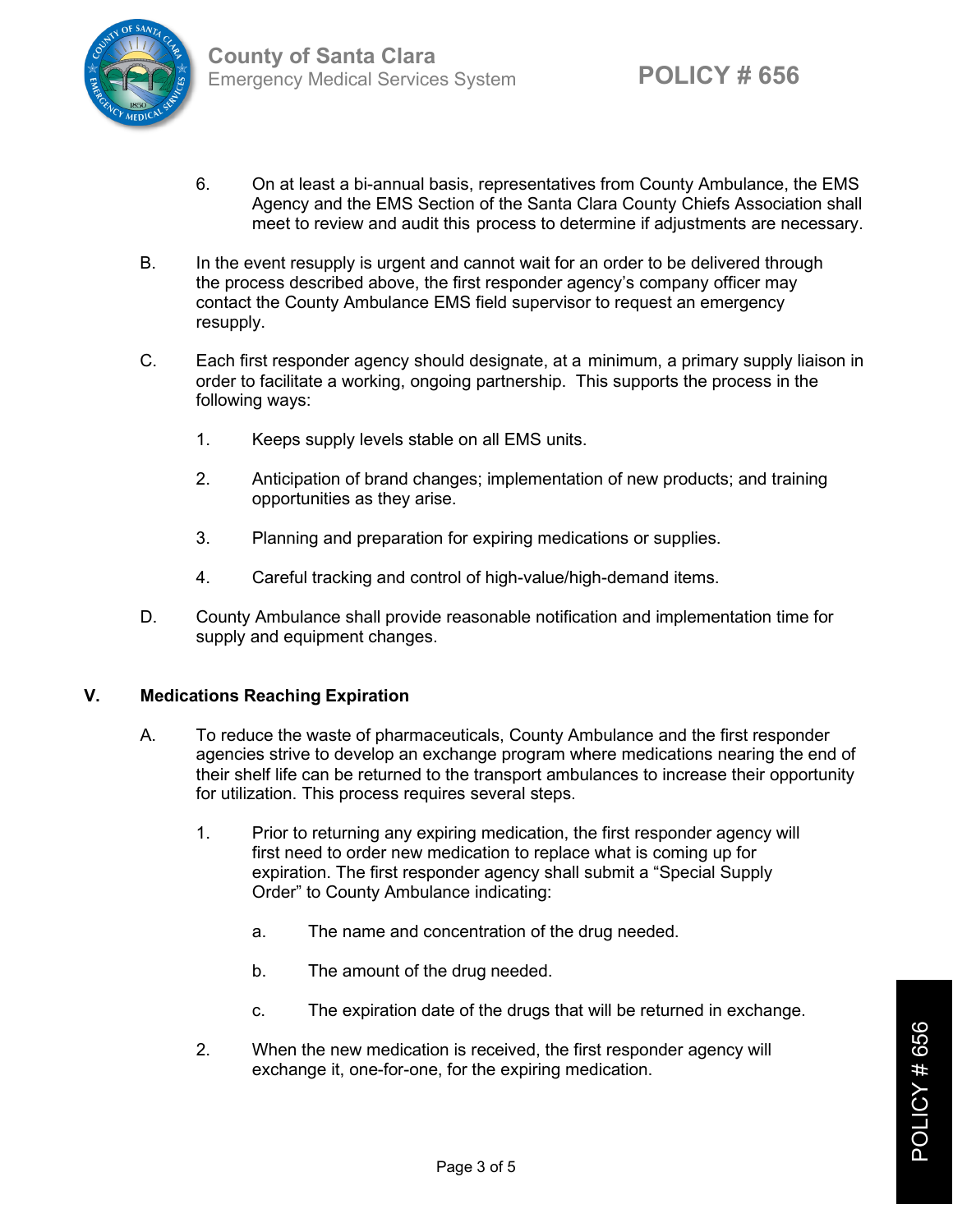

- 3. Expiring medication being returned to County Ambulance must have a minimum of sixty (60 days) remaining shelf life to be eligible for exchange. However, it is recommended that replacement occur at one hundred eighty (180) days or greater.
- 4. Expiring medications returned within the 60-day window shall be immediately marked by County Ambulance (visible sticker, neon dot, etc.) to avoid that medication returning to the regular supply chain and/or being resupplied back to the agency who just returned it.
- 5. Medications that are less than 60 days away from expiring or are already expired, will not be accepted and shall not be returned to or transported to any County Ambulance facility.
- 6. Under no circumstances will the exchange of expiring or expired medications ever occur on the scene of a call or between field crews. The expiring medication exchange program operates under the coordination of the County Ambulance Supply Manager and the Supply Liaison from each individual agency.
- 7. In cases of national medication shortages, on the scene exchange of medication with less than 60 days left to expiration may be necessary to keep EMS units in service. In cases in which a first responder agency unit receives medication with less than 60 days shelf life, the first responder agency unit is to take the medication. The first responder agency's Supply Liaison will then contact the County Ambulance Supply Manager to arrange an exchange.

## **VI. Items Provided Through Ordering System**

- A. Certain supply items are not reasonable to attempt resupplying on scene. Multi-dose medications, tape, and bulk packaged items are examples of items best resupplied through an ordering process.
- B. At the interval chosen by the fire responder agency, the supply liaison shall submit to County Ambulance an order for "multi-dose/bulk items." County Ambulance shall fill the order and deliver the items to the first responder agency. Examples included in the following table: